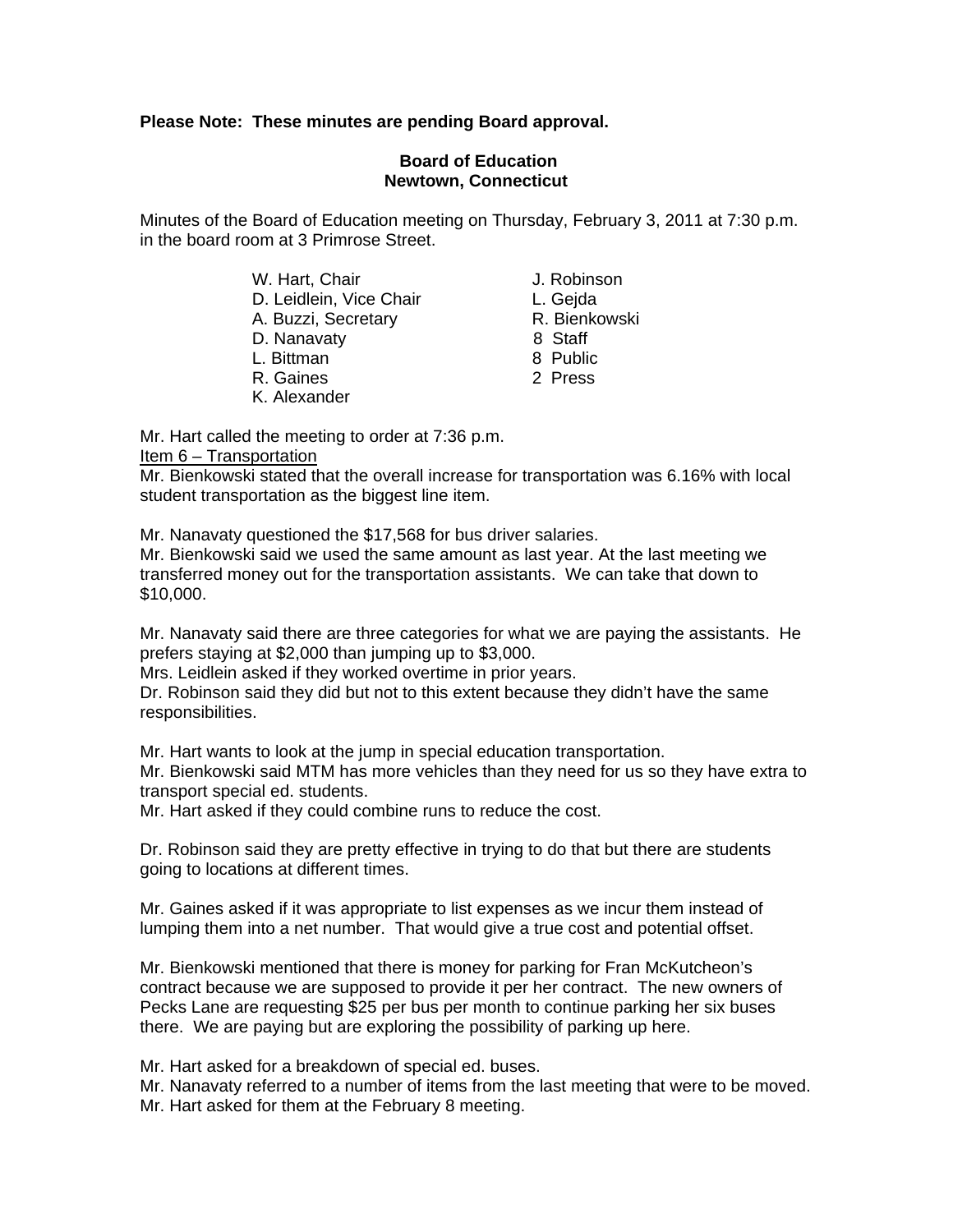Board of Education **-2**- February 3, 2011

### Item 1 – Special Education

Dr. Regan stated that this was the first year we made adequate yearly progress on the CMTs for our special ed. students. We are focused on transition services which is what happens when the students turn 16 to the time they leave our district. A big area of importance is out-of-district placements. We also brought our students in project succeed into our local budget. It doesn't cost any more or less to educate these students. We will apply for excess cost grant money for these students.

Mr. Buzzi referred to the \$26,000 for services for Project Succeed students. Those funds get put into reimbursement costs. They are services we have to provide and we are also educating a student from another district.

Dr. Regan said we use some of the ARRA grant for personnel. We used some of the IDEA grant for those costs also. We have to absorb about \$83,000 between the two grants.

Mr. Nanavaty said that regarding project succeed he wants to be sure we don't suffer additional costs because of the move from Education Connection. We also received income from Education Connection to use the space at Reed. We have to add additional costs.

Dr. Regan said we are hiring the teacher. There is a tutor, a para professional, and an occupational and a physical therapist that are contracted. We will also add a nurse. The tuition is \$97,000 for the out-of-district student.

Mr. Nanavaty feels we aren't going to break even having this program here. Mr. Bienkowski said it was about a \$4,700 difference. He spoke to Bob Tait about turning the tuition over to the Town. He suggested setting it up as a grant fund and paying the expenses from that. The expenses in the budget will be listed as a grant.

#### Item 2 – Pupil Personnel

Dr. Regan stated that pupil personnel services includes guidance services, health and medical services, social workers and the substance abuse counselor and psychological services. These people deal with both special education and regular education students. We added a nurse for Project Succeed students and a counselor at Reed.

Mrs. Leidlein asked for a breakdown of what we pay and the additional costs for project succeed.

Mr. Hart requested a breakdown of programs we ended, those transferred to other grants, and those we absorbed.

## Item 3 – Curriculum

Dr. Gejda said the curriculum and instruction budget drivers are program development, staff development, contracted services, supplies and textbooks. Program development includes the Teacher Education and Mentoring program, positive behavior intervention and support, curriculum revision, literacy workshops, Rtl/SRBI tier interventions, responsive classroom and professional learning communities. Strategic plan initiatives are student achievement, personal success plans and character development. Various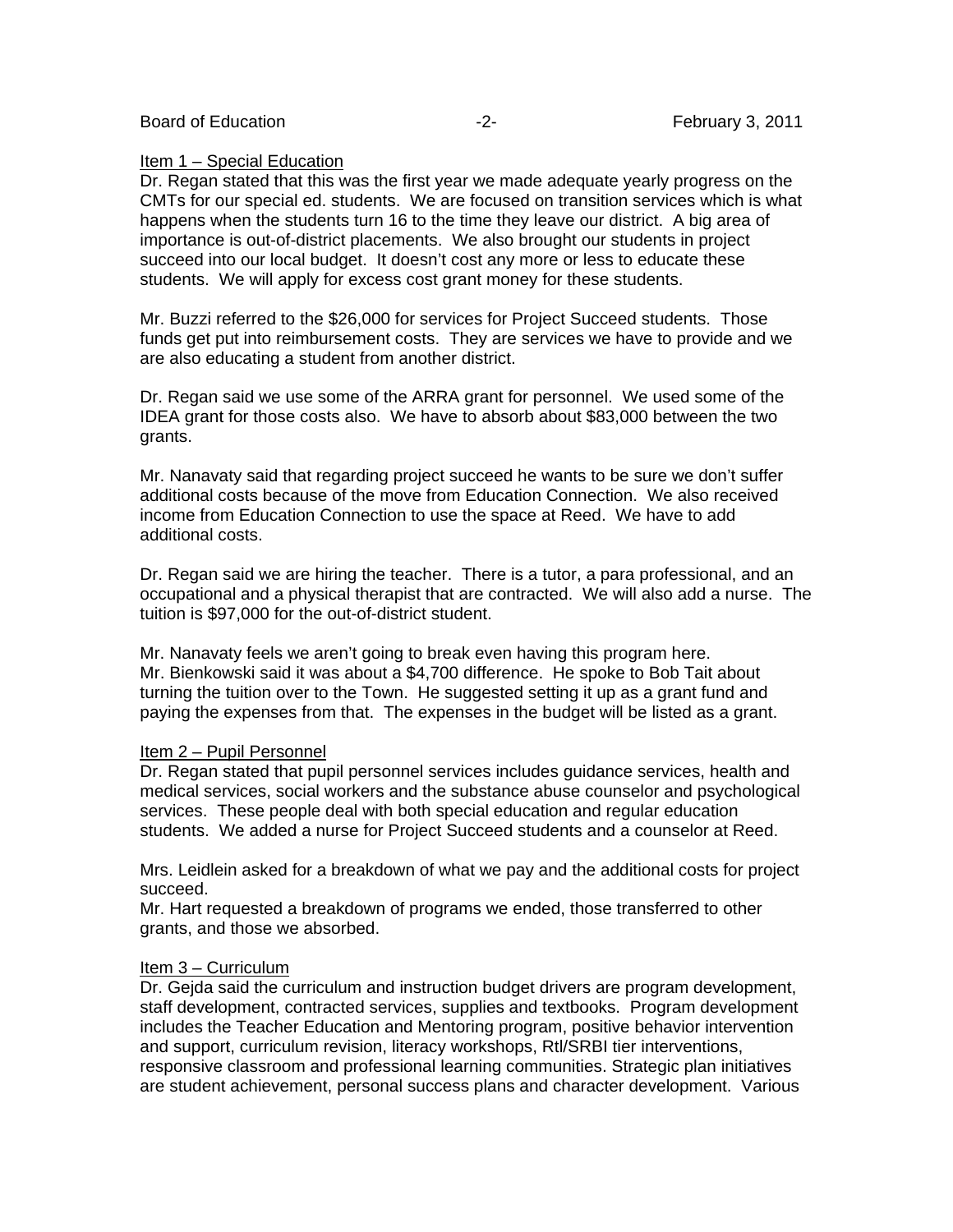Board of Education **-3-** February 3, 2011

areas are proposed for staff development. This budget has been decreased by \$40,126 from the 2011-2011 budget which is an overall decrease of approximately 9%.

Mrs. Bittman asked Dr. Gejda what her top priority was.

Dr. Gejda said her concern was allowing teachers the time they need for professional development. The start of the school year is busy for the teachers because of preparation and processing information on their students. During the year it is important to have ongoing PD.

Mrs. Bittman asked to keep the calendar issue up front because it is critical to have professional development.

Mr. Hart said that would be addressed after the budget. We need to have curriculum alignment.

Mrs. Bittman said we can't separate the calendar and the budget. Mrs. Leidlein said we are required to provide time out of the classroom for PD. Why isn't some of that done on teacher time and not pulling them out of class?

Dr. Gejda said we may not provide all the professional development teachers need. After five years a teacher has to attend 90 hours of PD time to maintain certification. The teacher can take them in-district, do them over the summer, take a college class or attend workshops. We cannot meet the needs in two or three days of PD.

Dr. Robinson said that for certain things we are required to implement training in the district with teachers being required to attend.

Mr. Hart asked for a full picture of what we are doing here.

Item 4 – Technology

Mr. Nanavaty agreed that the basic technology budget was minimal and asked if the \$215,102 was the status quo.

Mrs. Amodeo stated that would replace obsolete equipment. Mr. Hart asked to re-do the budget sheet on page 88 to list status quo and one as initiative.

Mrs. Bittman asked for a document listing status quo dollars and prioritized equipment needed.

Mr. Hart stated that all technology requests should be made through that department not through the school budgets.

Mrs. Bittman requested an answer as to why the technology for the middle school did not come from the technology department.

Mr. Hart asked for a list of equipment to show the \$282,416 status quo and the list of items from the recommended budget.

Mrs. Bittman asked for it to be emailed to the Board and requested Mrs. Amodeo attend the February 7 meeting.